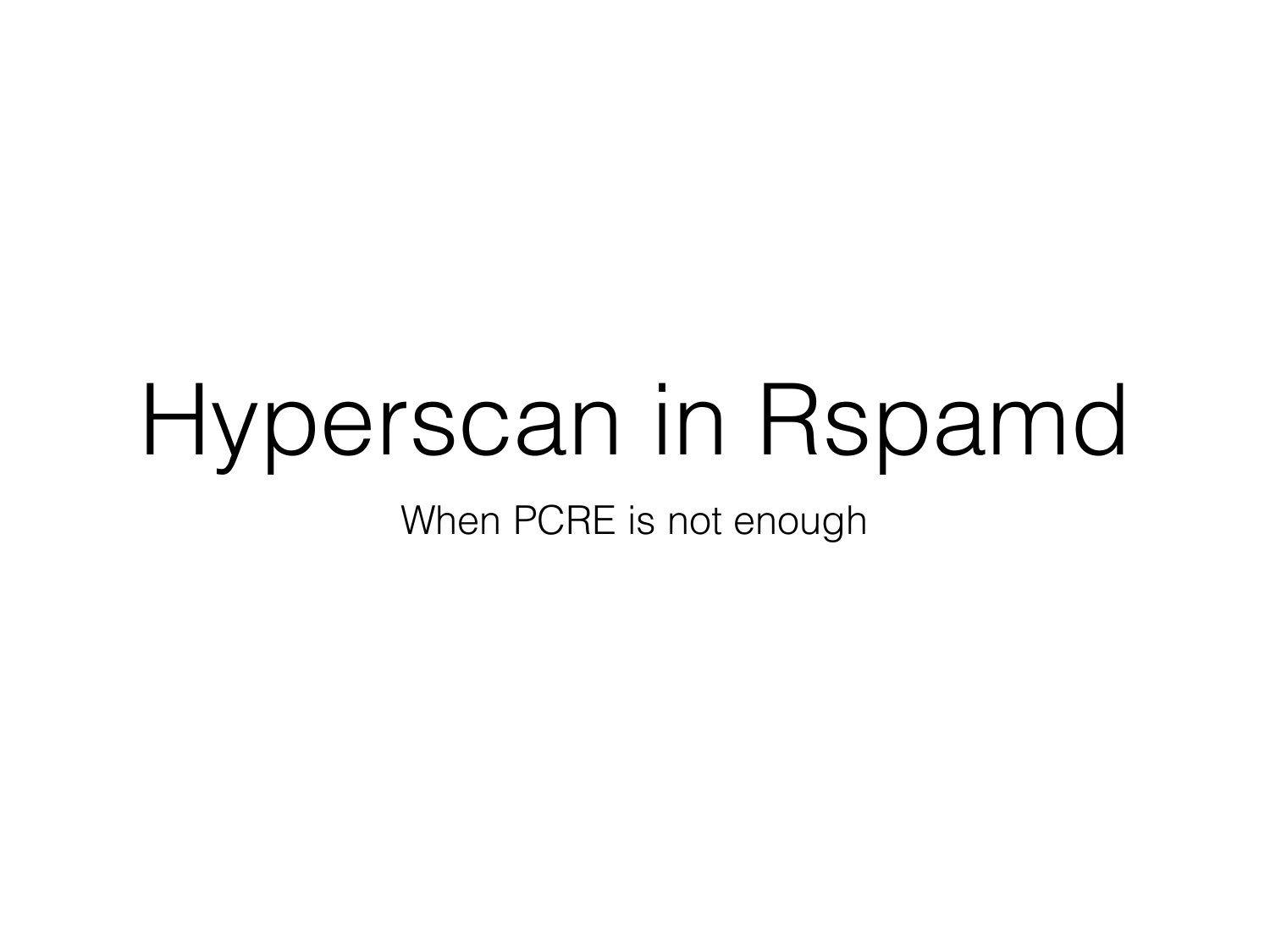# Problem definition

• Need to match many regular expressions for the same data:

len: 610591, time: 2492.457ms real, **882.251ms** virtual regexp statistics: **4095** pcre regexps scanned, 18 regexps matched, **694M** bytes scanned using pcre

- No need to capture patterns
- Need to match both UTF8 and raw data
- Need to support Perl compatible syntax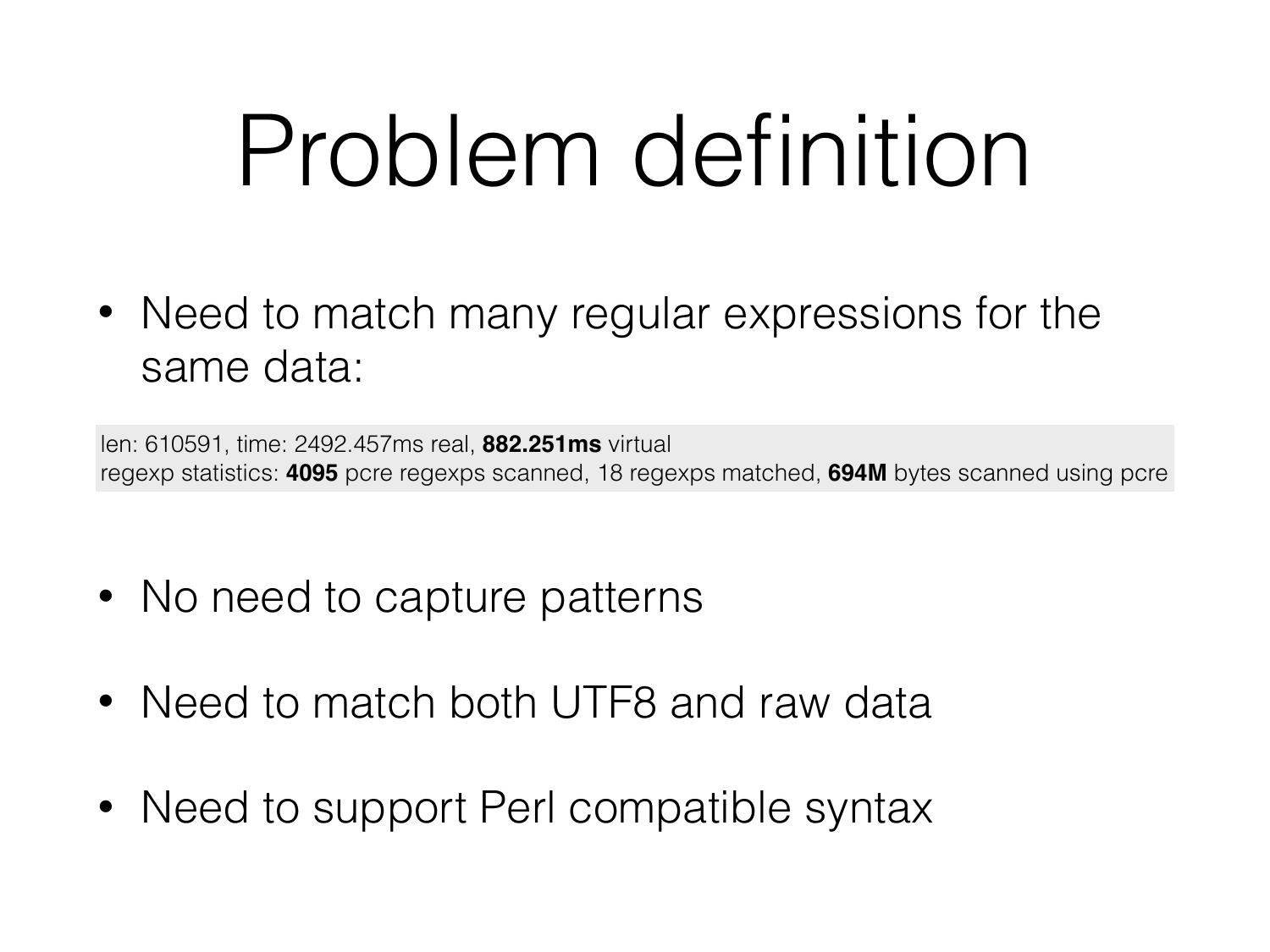### Naive solution

• Join all expressions with '|':

/abc/ + /cde/ => /(?:abc)|(?:cde)/

• Won't work:

 $/abc/ + 2a/ = > /$ (?:abc)|(?:a)/ -> the second rule won't match for 'abc'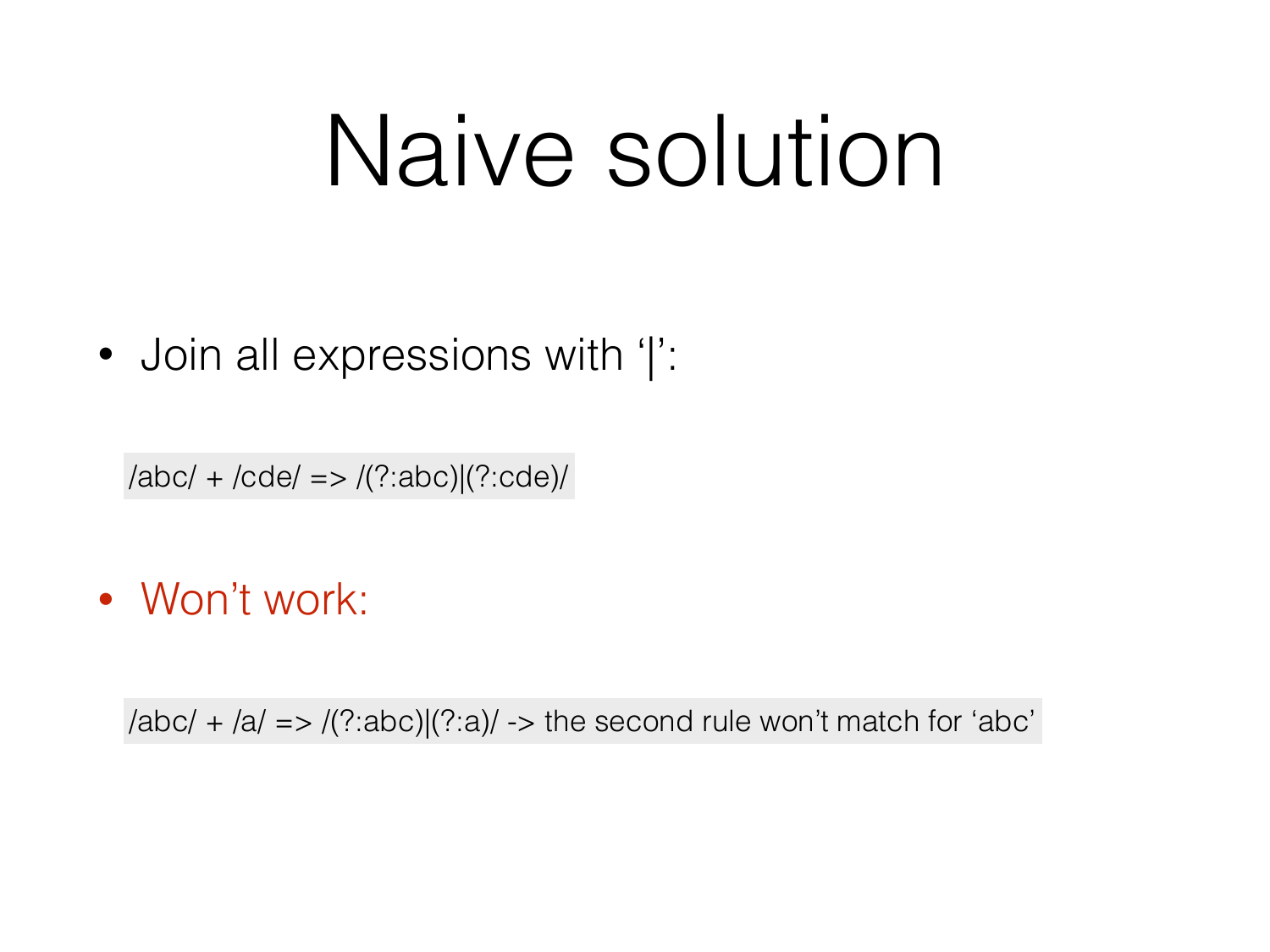### Hyperscan

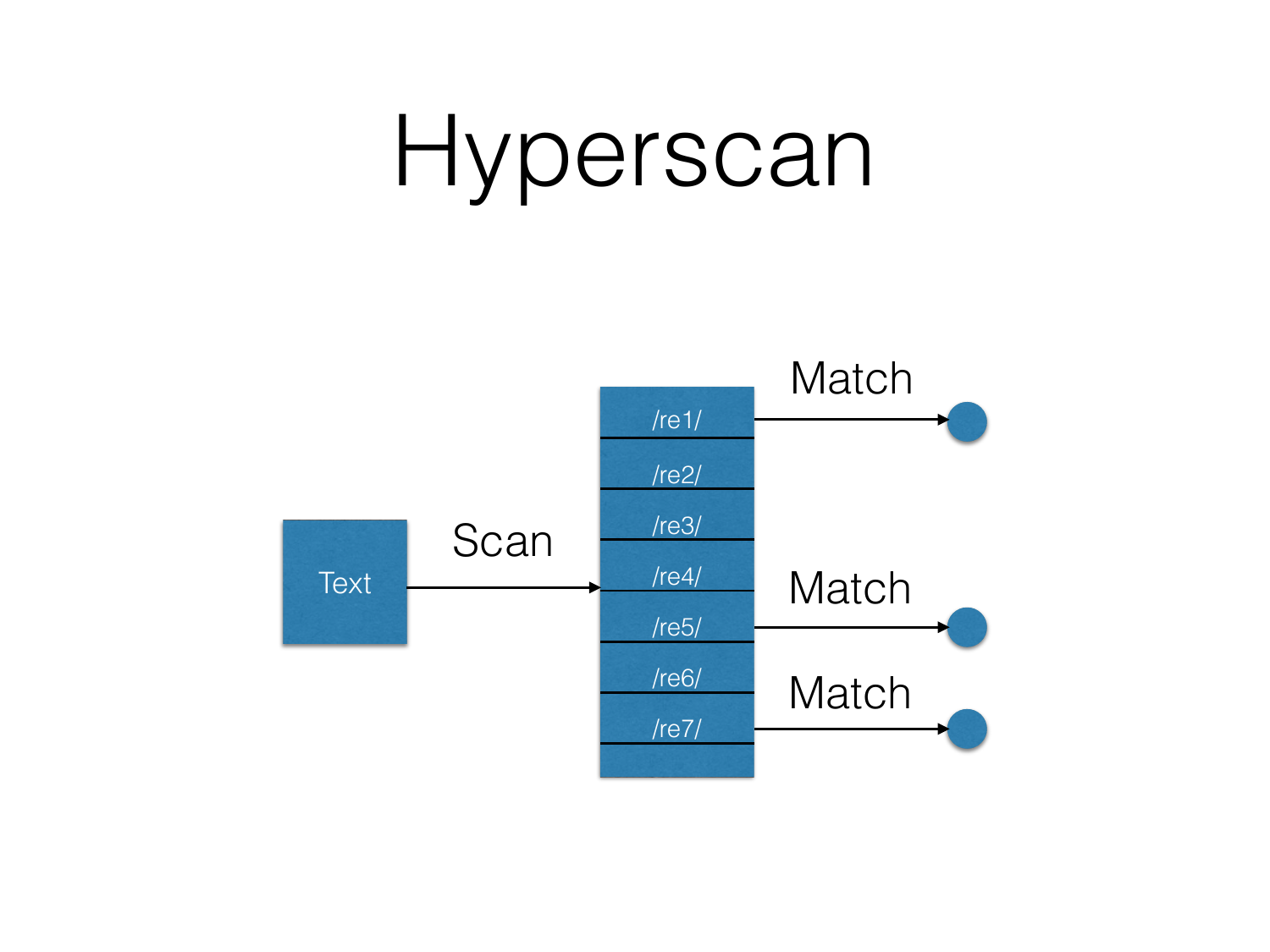# Rules and Hyperscan

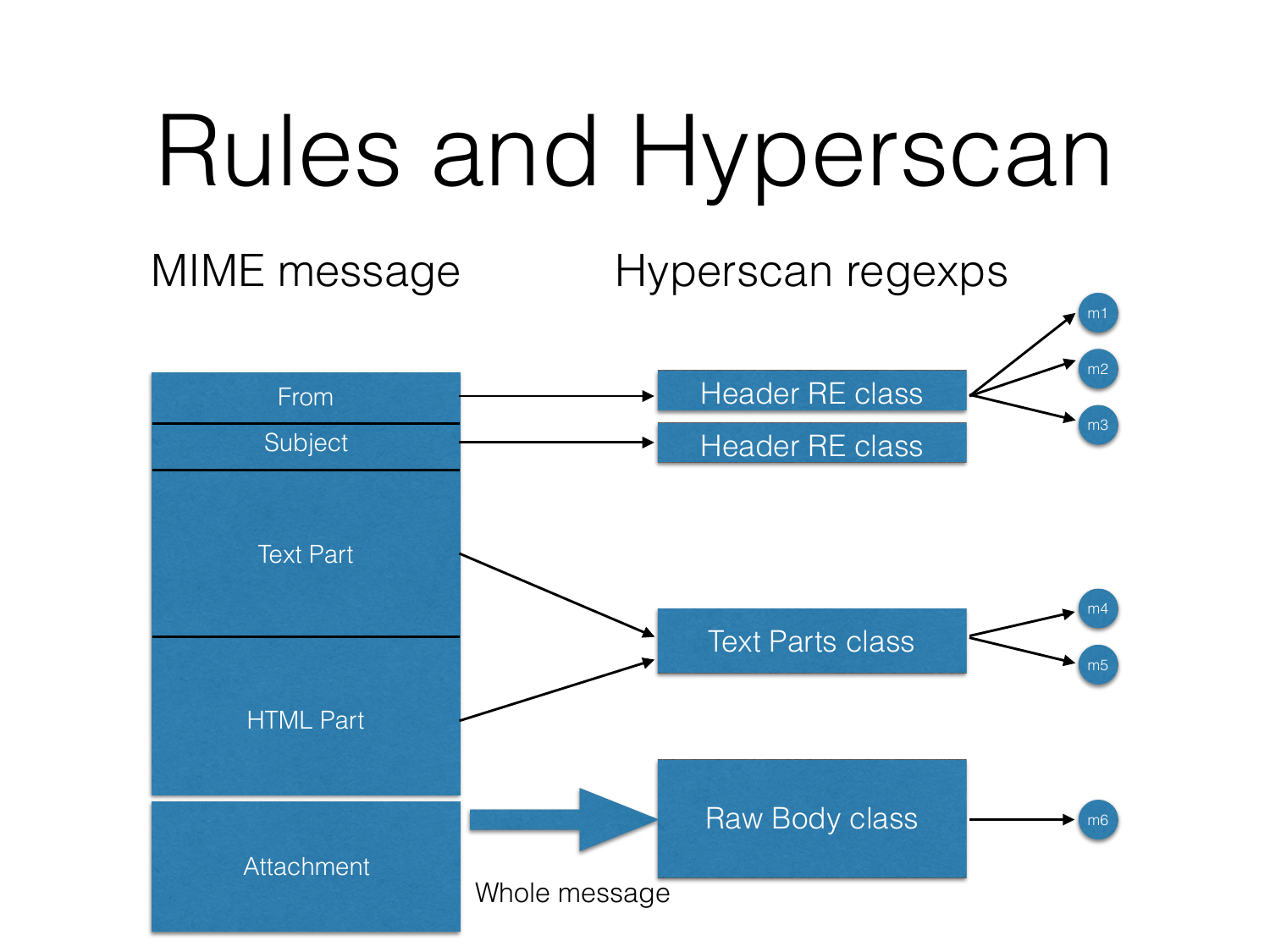## Problems with Hyperscan

- Slow compile time (like 100 times slower than PCRE+JIT)
- Many PCRE features are unsupported (lookahead, look-behind)
- Is not packaged for the major OSes (requires relatively fresh boost)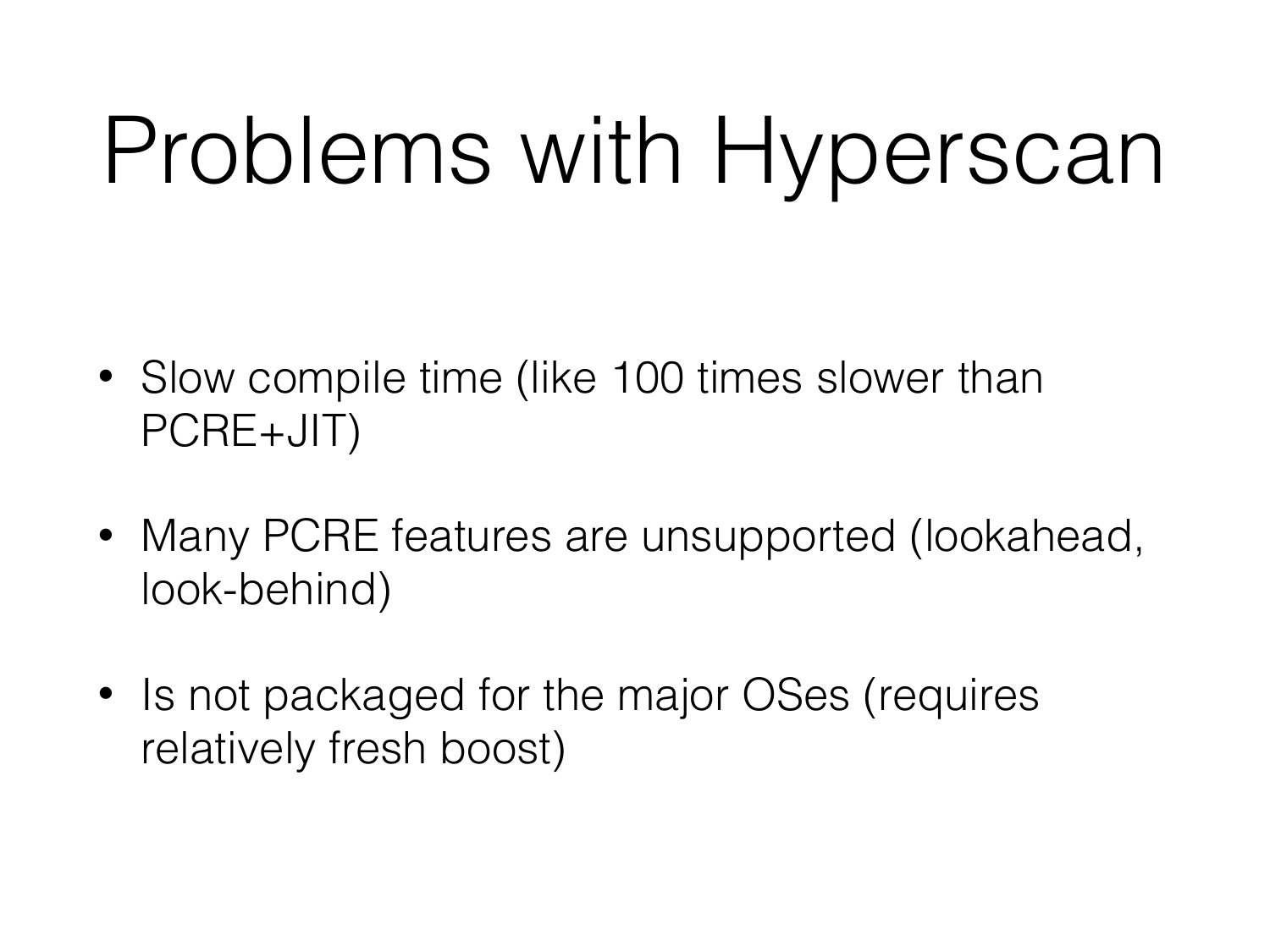







#### Use PCRE only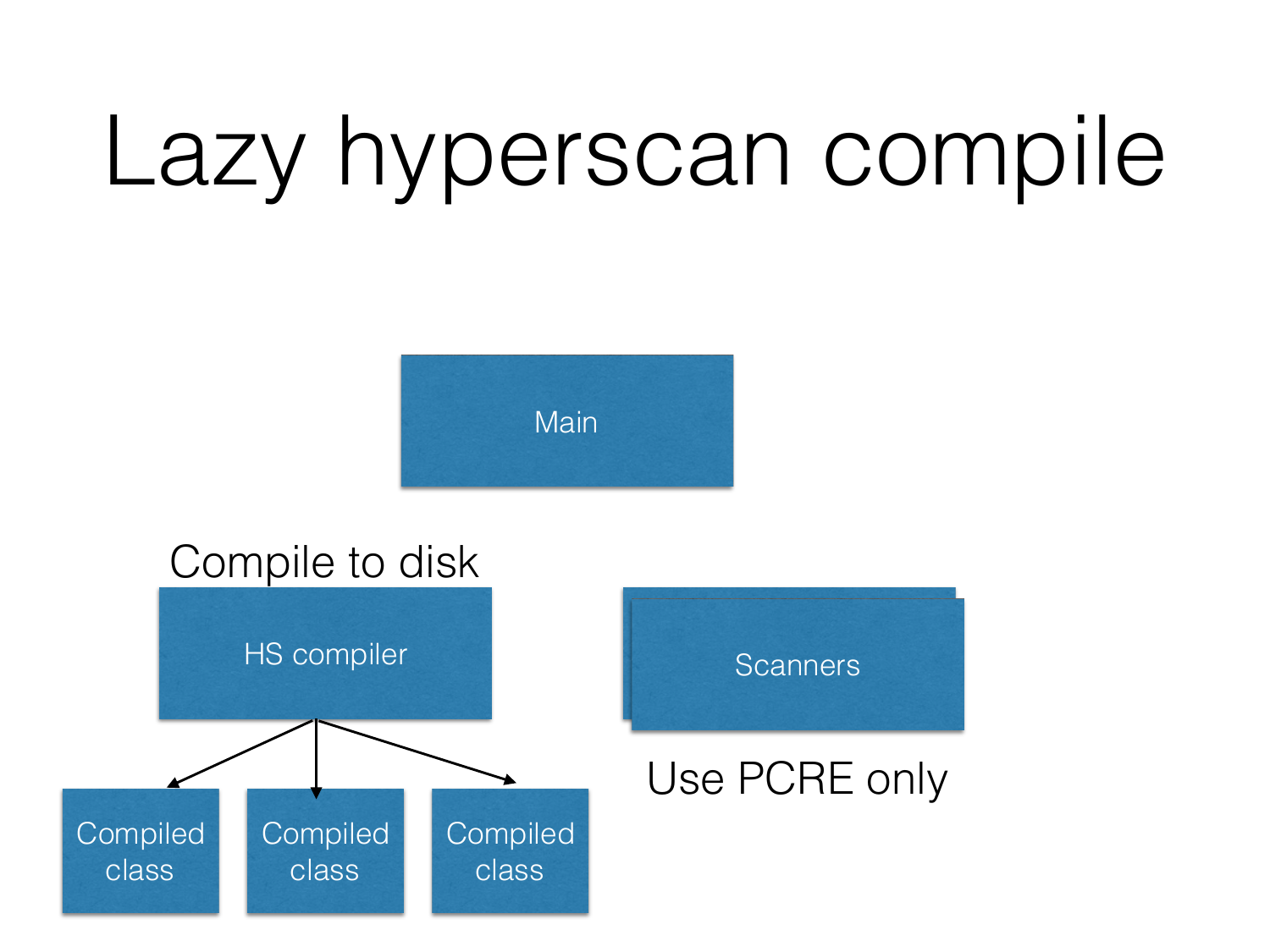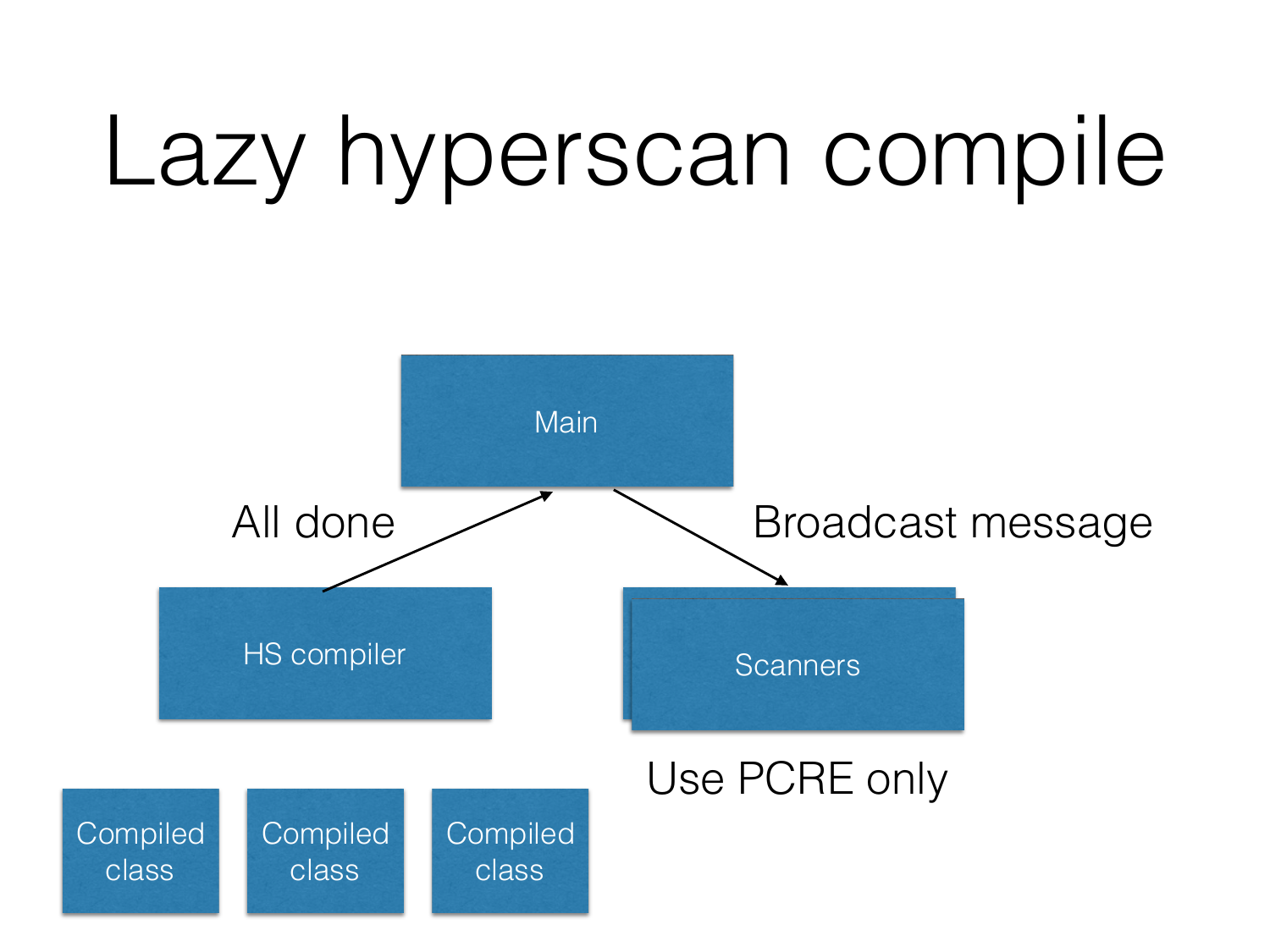

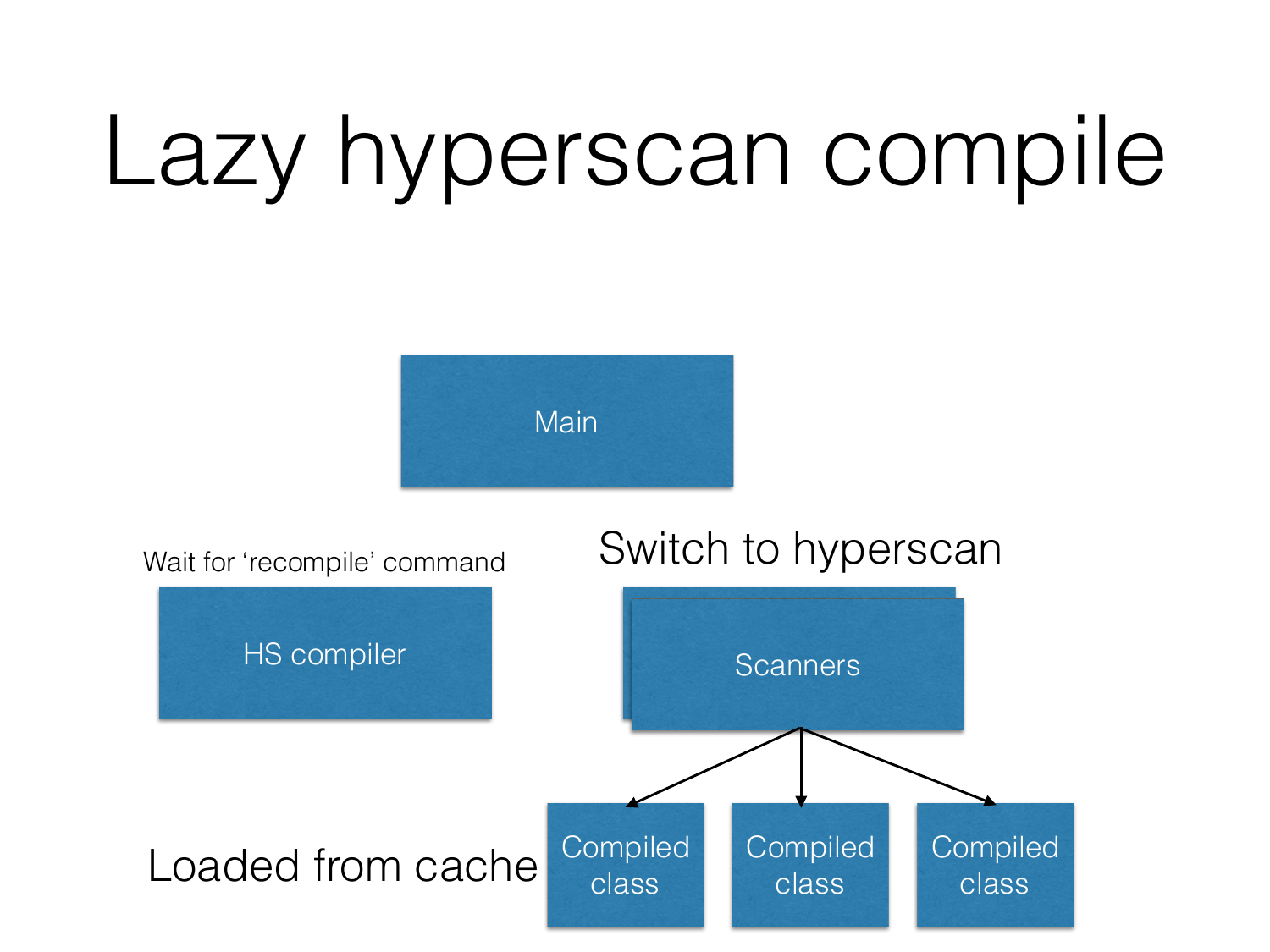- Does not affect the starting time
- If nothing changes then scanners loads precompiled expressions on startup (using crypto hashes)
- Recompile command is used to force recompilation process:

rspamadm recompile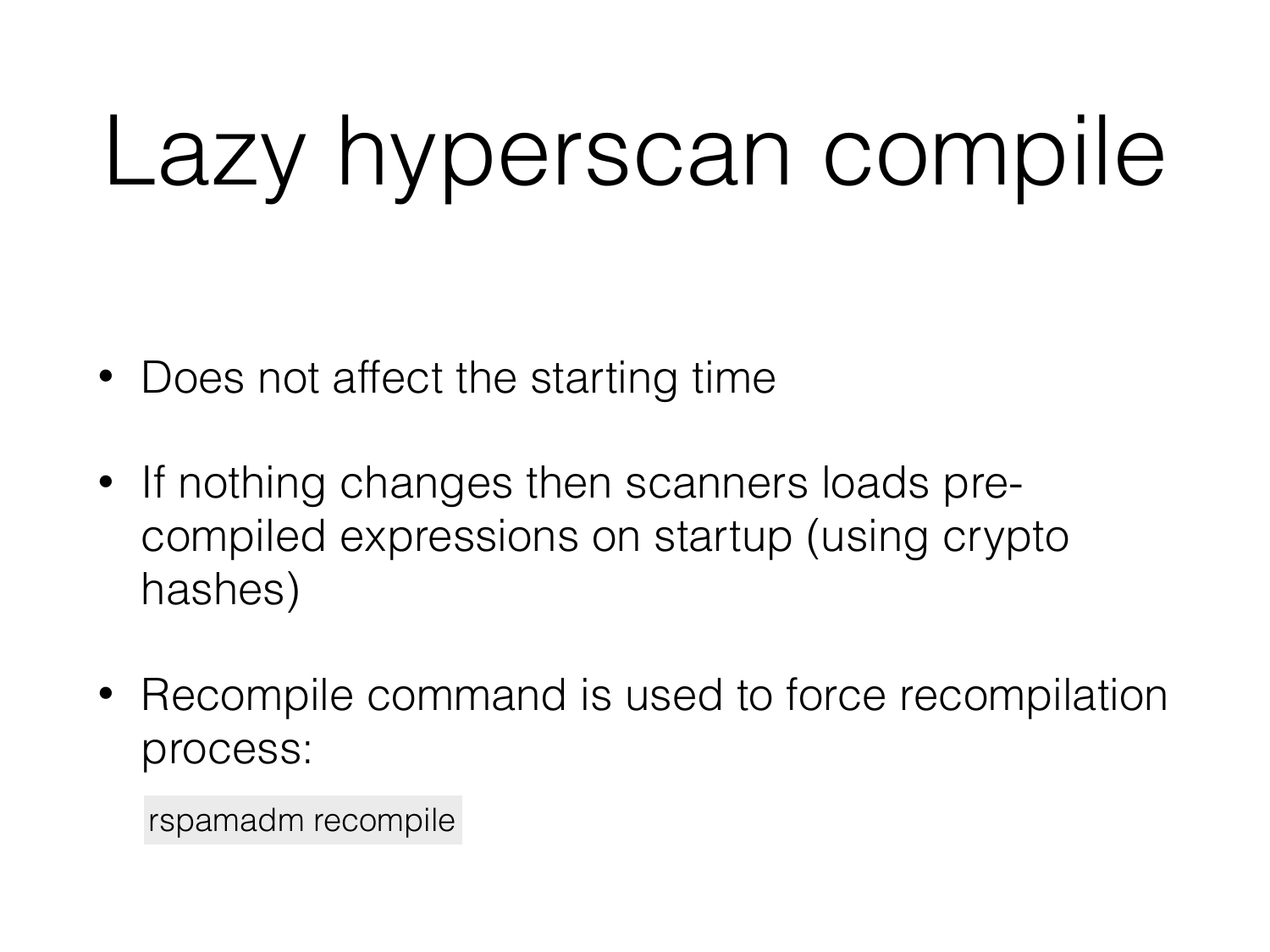#### Unsupported features Pre-filter mode

Replaces unsupported constructs with "weaker" supported ones, guaranteeing a match superset:

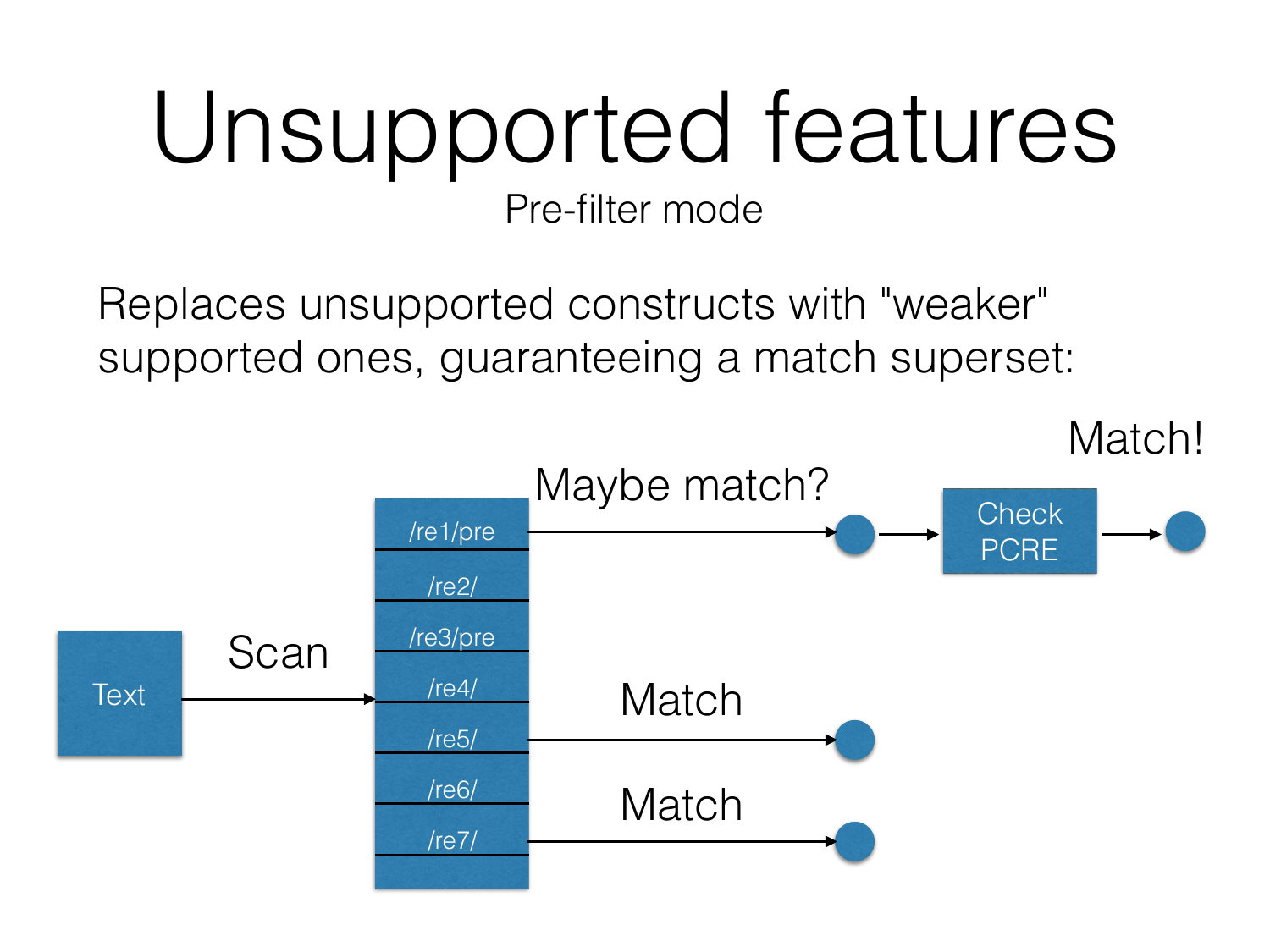# Unsupported features

Approximation

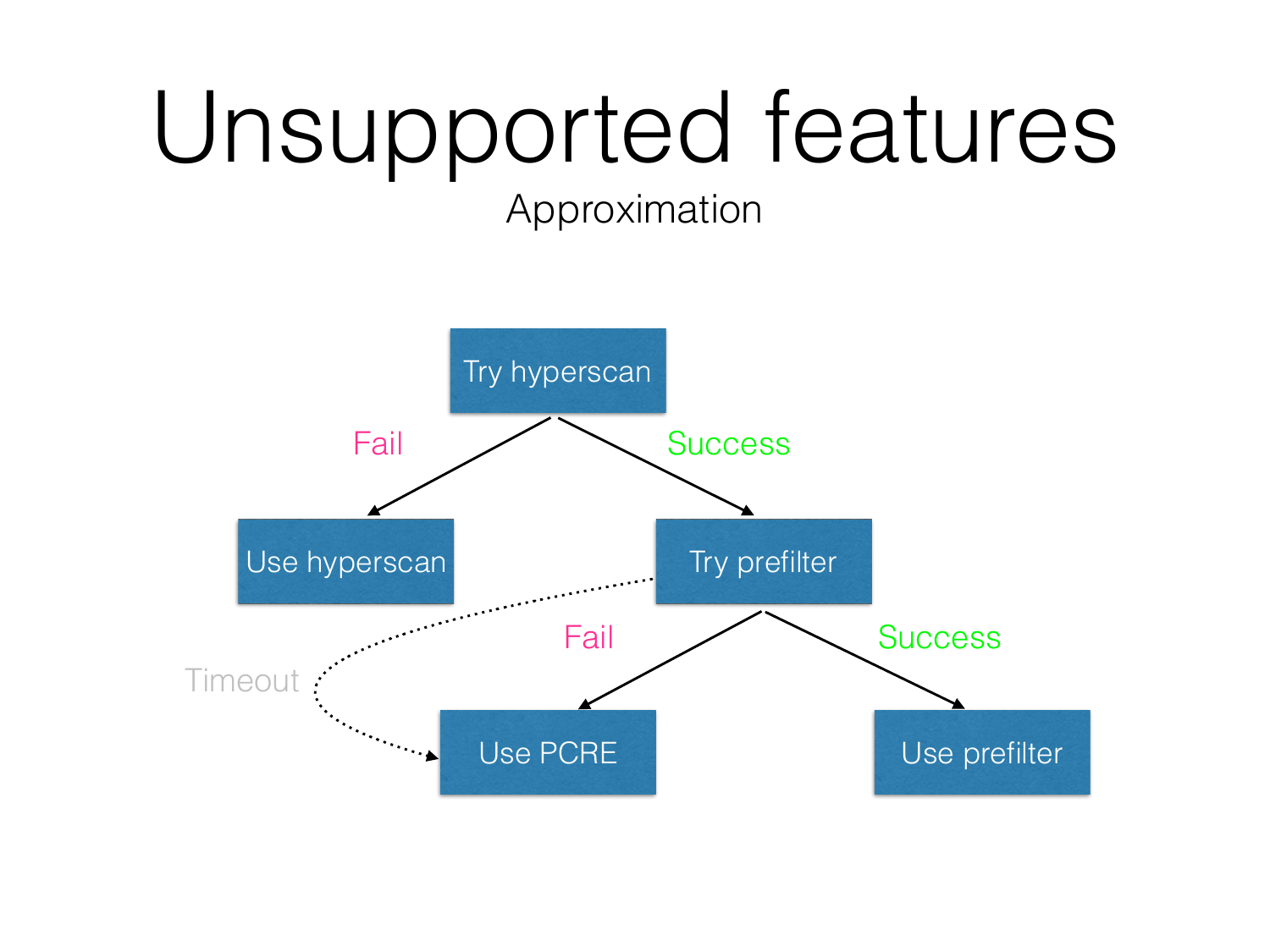### Results

• Use Hyperscan for the vast majority of RE rules:

len: 610591, time: 2492.457ms real, **882.251ms** virtual regexp statistics: **4095** pcre regexps scanned, 18 regexps matched, **694M** bytes scanned using pcre



len: 610591, time: 654.596ms real, **309.785ms** virtual regexp statistics: **34** pcre regexps scanned, 41 regexps matched, **8.41M** bytes scanned using pcre, **9.56M** bytes scanned total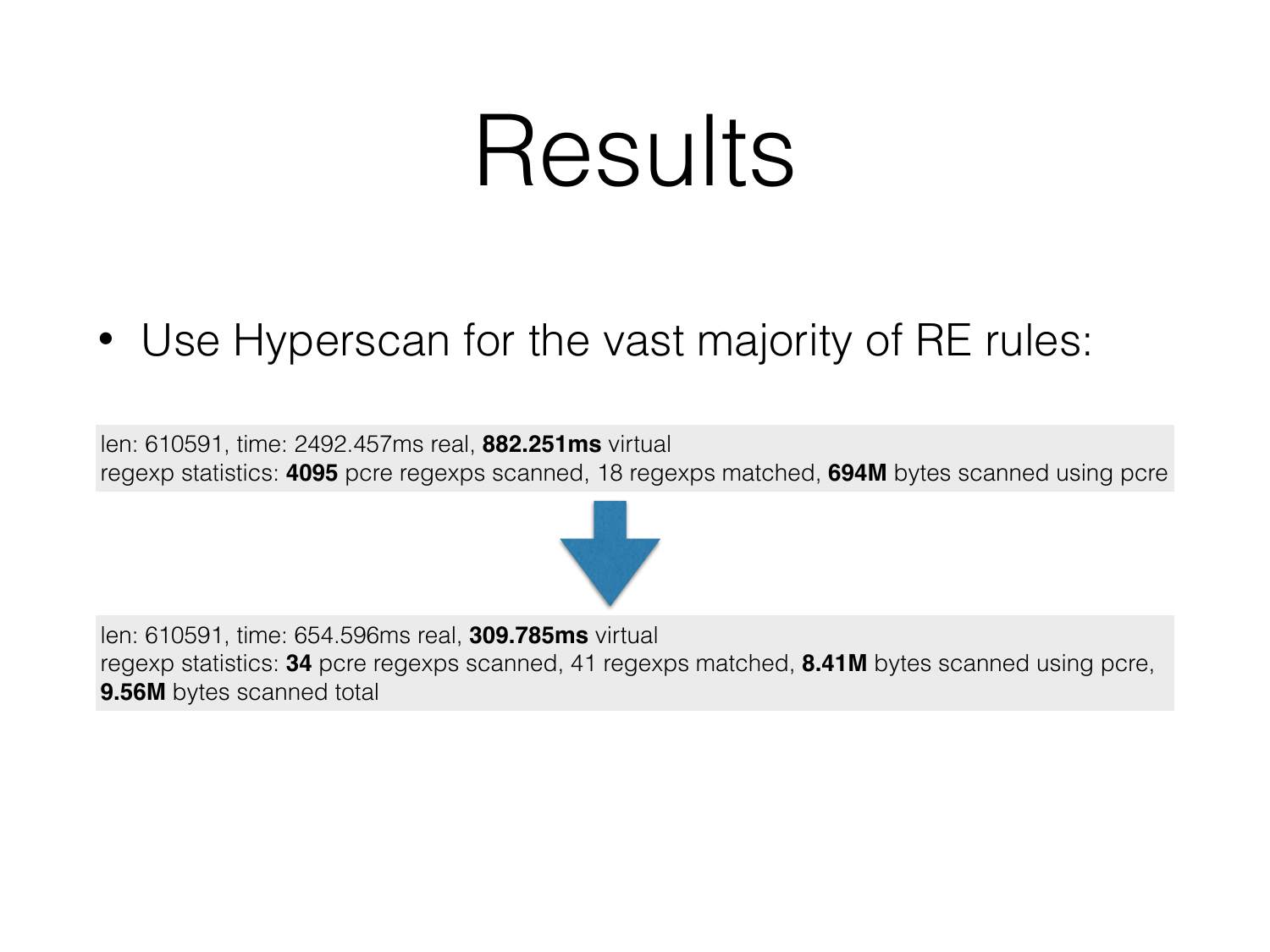### Results

• The default rules all compile with Hyperscan without prefiltering mode:

compiled **235** regular expressions to the hyperscan tree loading hyperscan expressions after receiving compilation notice hyperscan database of **235** regexps has been loaded

• Works for most of the SA rules (some are prefiltering):

hyperscan database of **4118** regexps has been loaded

• Speeds up both small and large messages